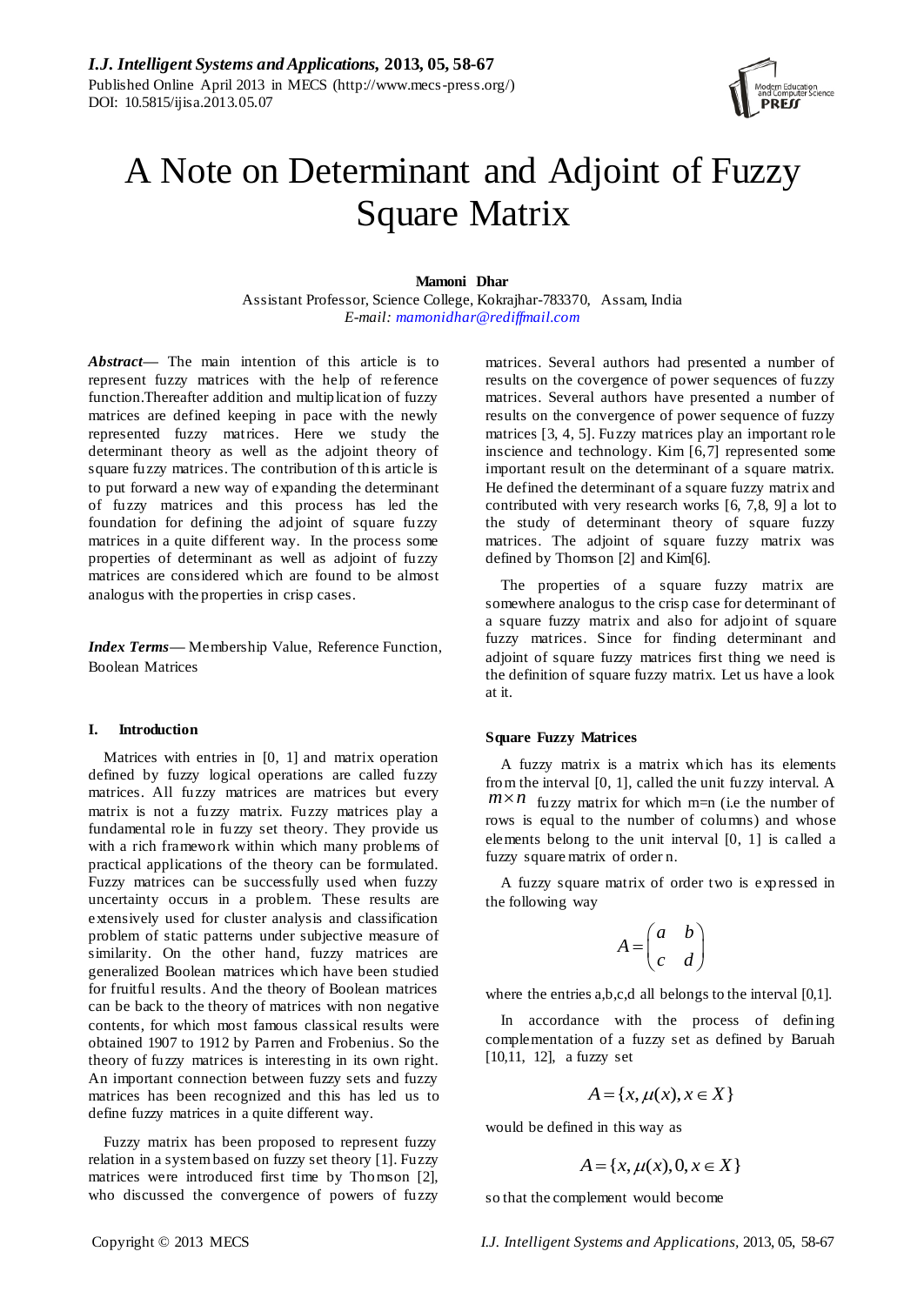$$
A^c = \{x, 1, \mu(x), x \in X\}
$$

Thus a square fuzzy matrix  $A = [a_{ij}]_{n \times n}$  would be represented according to the new definition as  $A = [(a_{ij}, 0)]_{n \times n}$  and similarly the complement matrix

of the matrix A would be  $A^c = [(1, a_{ij})]_{n \times n}$ . The following example will make it clear.

The matrix A would be defined according to our way as

$$
A = \begin{pmatrix} (a,0) & (b,0) \\ (c,0) & (d,0) \end{pmatrix}
$$

Because we are interested in defining fuzzy sets with the help of reference function.

Similarly the complement of the matrix A would take the form

$$
A^c = \begin{pmatrix} (1, a) & (1, b) \\ (1, c) & (1, d) \end{pmatrix}
$$

A  $\pm$   $\left[ (1, \mu)(x), x \in X \right]$ <br>
Thus a sign from A  $\left[ A \right]_{\infty}^{1}$  (i.e.,  $\left[ A \right]_{\infty}^{1}$  (i.e.,  $\left[ A \right]_{\infty}^{1}$  (i.e.,  $\left[ A \right]_{\infty}^{1}$  (i.e.,  $\left[ A \right]_{\infty}^{1}$  (i.e.,  $\left[ A \right]_{\infty}^{1}$  (i.e.,  $\left[ A \right]_{\infty}^{1}$  (i.e. It is important to mention here the fact that for finding the adjoint of a square fuzzy matrix, we need the help of determinant of the matrix. It is for this reason; we would like to show the way in which the determinant of a square fuzzy matrix should be expanded in order to keep pace with the representation of fuzzy matrices in terms of reference function. It is seen the representation of fuzzy sets with the help of reference function is very essential in getting logical result which in turn has led the foundation of representing fuzzy matrices with the help of reference function. In the next section, we shall deal with the determinant theory of square fuzzy matrices and some of its properties.

Before proceeding further, let us define two operations which are mostly required in case of finding the determinant of fuzzy matrices

 $(a, b) + (c, d) = \{ \max(a, c), \min(b, d) \}$  $(a,b)$  (c,d)= {min (a, c), max (b, d)}

The paper is organized as follows: Section II describes the definition of determinant ofsquare fuzzy matrices which is followed by some numerical examples along with the properties of square fuzzy matrices which are discussed in the subsections considered. Section III introduces the new definition of adjoint of square fuzzy matrices which is again followed by some numerical examples and the various properties of square fuzzy matrices are discussed in the subsections of this section. Finally, Section VI presents our conclusions.

#### **II. Determinant of a Square Fuzzy Matrix**

The determinant of the fuzzy matrix A would be denoted by

$$
|A| = \begin{vmatrix} (a,0) & (b,0) \\ (c,0) & (d,0) \end{vmatrix}
$$

and we would like to expand the above determinant in the following way

$$
|A| = \begin{vmatrix} (a,0) & (b,0) \\ (c,0) & (d,0) \end{vmatrix}
$$

 $=$ [max{ min(a,d),min(b,c)}, min{max(0,0),max(0,0)}] Now for the a square fuzzy matrix of order 3

$$
B = \begin{pmatrix} (a_1, 0) & (b_1, 0) & (c_1, 0) \\ (a_2, 0) & (b_2, 0) & (c_2, 0) \\ (a_3, 0) & (b_3, 0) & (c_3, 0) \end{pmatrix}
$$

The determinant would be denoted by

$$
\begin{vmatrix} (a_1, 0) & (b_1, 0) & (c_1, 0) \\ (a_2, 0) & (b_2, 0) & (c_2, 0) \\ (a_3, 0) & (b_3, 0) & (c_3, 0) \end{vmatrix}
$$

and this would be defined as  
\n
$$
= (a_1,0) \begin{vmatrix} (b_2,0) & (c_2,0) \\ (b_3,0) & (c_3,0) \end{vmatrix} + (b_1,0) \begin{vmatrix} (a_2,0) & (c_2,0) \\ (a_3,0) & (c_3,0) \end{vmatrix}
$$
\n
$$
+ (c_1,0) \begin{vmatrix} (a_2,0) & (b_2,0) \\ (a_3,0) & (b_3,0) \end{vmatrix}
$$

 $(a_1, 0)$   $\max\{\min(b_2, c_3), \min(b_3, c_2)\},\$  $\min{\max(0,0), \max(0,0)} + (b_1, 0) \cdot \max{\min(a_2, c_3)}$  $\min($   $a_3$   $,$   $c_2$   $)\},$   $\min{\max(0,0), \max(0,0)}+$  $(c_1, 0)$   $\frac{max}{\min(a_2, b_3)}$   $\min(a_3, b_2)$ ,  $\min\{max(0, 0),\}$  $max(0,0)$ .

This is the way of defining the fuzzy matrices in the usual case. But in fuzzy areas there arises some cases when complement of fuzzy matrices is involved. In order to meet the need of the situation it is important to define the complement of fuzzy matrices in our way. We would like to define the complement of fuzzy matrices in accordance with the definition of complement of fuzzy sets as defined by Baruah [10, 11&12]. This result has been used in the works of Dhar.et.at [13, 14, 15, 16, 17&18] to draw some conclusions. The new definition of complementation of fuzzy sets has been discussed in details in our previous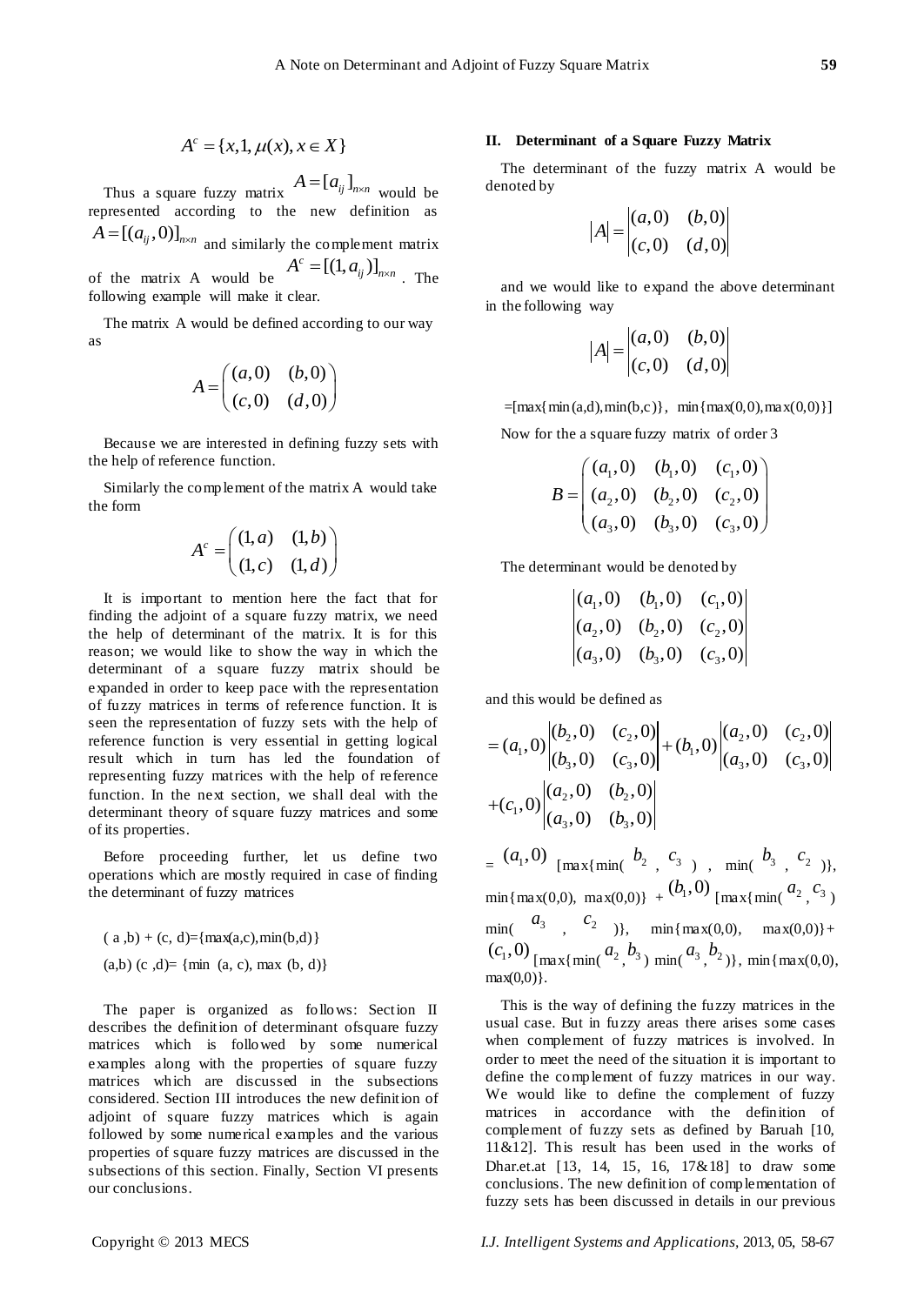works and so we would like to mention about in brief in this very article.

It would be easy to proceed with the usual fuzzy matrices whose reference functions are taken as zero and it is due to this reason we would like to focus on the complementation of fuzzy matrices.

Taking into consideration of the above mentioned procedure for representing fuzzy matrices along with the definition of complementation of fuzzy sets, the complement of the above fuzzy matrix B can be written as

$$
\begin{pmatrix}\n(1, a_1) & (1, a_2) & (1, a_3) \\
(1, b_1) & (1, b_2) & (1, b_3) \\
(1, c_1) & (1, c_2) & (1, c_3)\n\end{pmatrix}
$$

Then the determinat of the above complement matrix would be evaluated as

build be evaluated as

\n
$$
(1, a_1) \begin{vmatrix} (1, b_2) & (1, c_2) \\ (1, b_3) & (1, c_3) \end{vmatrix} + (1, b_1) \begin{vmatrix} (1, a_2) & (1, c_2) \\ (1, a_3) & (1, c_3) \end{vmatrix}
$$
\n
$$
+ (1, c_1) \begin{vmatrix} (1, a_2) & (1, b_2) \\ (1, a_3) & (1, b_3) \end{vmatrix}
$$

 $=\frac{(1, a_1)}{\max{\min(1, 1), \min(1, 1)}, \min{\max(b_2, c_3)}$  $\max\{\frac{b_3}{c_2}\}$  +  $(1, b_1)$   $\max\{\min(1, 1), \min(1, 1)\},\$  $\min\{\max (a_2, c_3), \max (a_3, c_2)\}$  $(1, c_1)$  [max{min(1,1), min(1,1)}, min{max( $a_2$ ,  $b_3$ ),  $max^{\{a_3, b_2\}}$ 

It is to be noted here that the above determinant is expanded along the first row. But it can be easily observed that the value of the determinant remains unchanged if it is expanded along any row or columns.

#### **2.1 Numerical Examples**

Here we shall put a numerical example to find the determinant of a fuzzy matrix in the way described above.

$$
A^{c} = \begin{pmatrix} (1,0.5) & (1,0.3) & (1,0.8) \\ (1,0.6) & (1,0.2) & (1,0.9) \\ (1,0) & (1,0.7) & (1,0.4) \end{pmatrix}
$$

Then the determinant of the above matrix when expanded along the first row would give us the following result

$$
|A^{c}| = (1, 0.5) \begin{vmatrix} (1, 0.2) & (1, 0.7) \\ (1, 0.9) & (1, 0.4) \end{vmatrix}
$$
  
+ (1, 0.6)  $\begin{vmatrix} (1, 0.3) & (1, 0.7) \\ (1, 0.8) & (1, 0.4) \end{vmatrix}$   
+ (1, 0)  $\begin{vmatrix} (1, 0.3) & (1, 0.2) \\ (1, 0.8) & (1, 0.9) \end{vmatrix}$ 

- $= (1,0.5)$ [max(1,1), min(0.4,0.9)] + (1,0.3) [max(1,1),  $min(0.6,1)$ ] + (1,0.8)[ $max(1,1)$ ,  $min(0.2,0.7)$ ]
- $=(1,0.5)$   $(1,0.4)$   $(1,0.3)$   $(1,0.6)$   $(1,0.8)$   $(1,0.2)$

 $=[\max{\min(1,1)},\min{\max(0.5,0.4)}]+$  $max{min(1,1)}, min{max(0.3,0.6)}$  +  $max{min(1,1)},$  $min{max(0.8, 0.2)}$ 

 $=(1, 0.5) + (1, 0.6) + (1, 0.8)$  $=$  {max (1, 1), min (0.5, 0.6)} + (1, 0.8)  $= (1, 0.5) + (1, 0.8)$  $=$  {max (1, 1), min (0.5, 0.8)}  $= (1, 0.5)$ 

#### **2.2 Some Properties of Determinant of S quare Fuzzy Matrix**

This section would deal with some of the properties of the determinant of square fuzzy matrices when the reference function is taken into consideration for representing fuzzy matrices.

#### *2.2.1 Property1*

The value of the determinant remains unchanged when any two rows or columns are interchanged.

Let us consider the determinant of the above matrix with  $1<sup>st</sup>$  and  $2<sup>nd</sup>$  columns interchanged.

$$
\begin{vmatrix}\n(1,0.3) & (1,0.5) & (1,0.8) \\
(1,0.2) & (1,0.6) & (1,0.9) \\
(1,0.7) & (1,0) & (1,0.4)\n\end{vmatrix}
$$
\n
$$
= (1,0.3) \begin{vmatrix}\n(1,0.6) & (1,0.9) \\
(1,0) & (1,0.4) \\
(1,0.7) & (1,0.9)\n\end{vmatrix}
$$
\n
$$
+ (1,0.5) \begin{vmatrix}\n(1,0.2) & (1,0.9) \\
(1,0.7) & (1,0.4)\n\end{vmatrix}
$$
\n
$$
+ (1,0.8) \begin{vmatrix}\n(1,0.2) & (1,0.6) \\
(1,0.7) & (1,0)\n\end{vmatrix}
$$

 $=(1,0.3)$  [max(1,1), min(0.6, 0.9)] + (1,0.5) [max(1,1),  $min(0.4, 0.9)] + (1,0.8)$   $[max(1,1), min(0.2, 0.7)]$ 

 $=(1,0.3)$   $(1,0.6)$  +  $(1,0.5)$   $(1,0.4)$ + $(1,0.8)$   $(1,0.2)$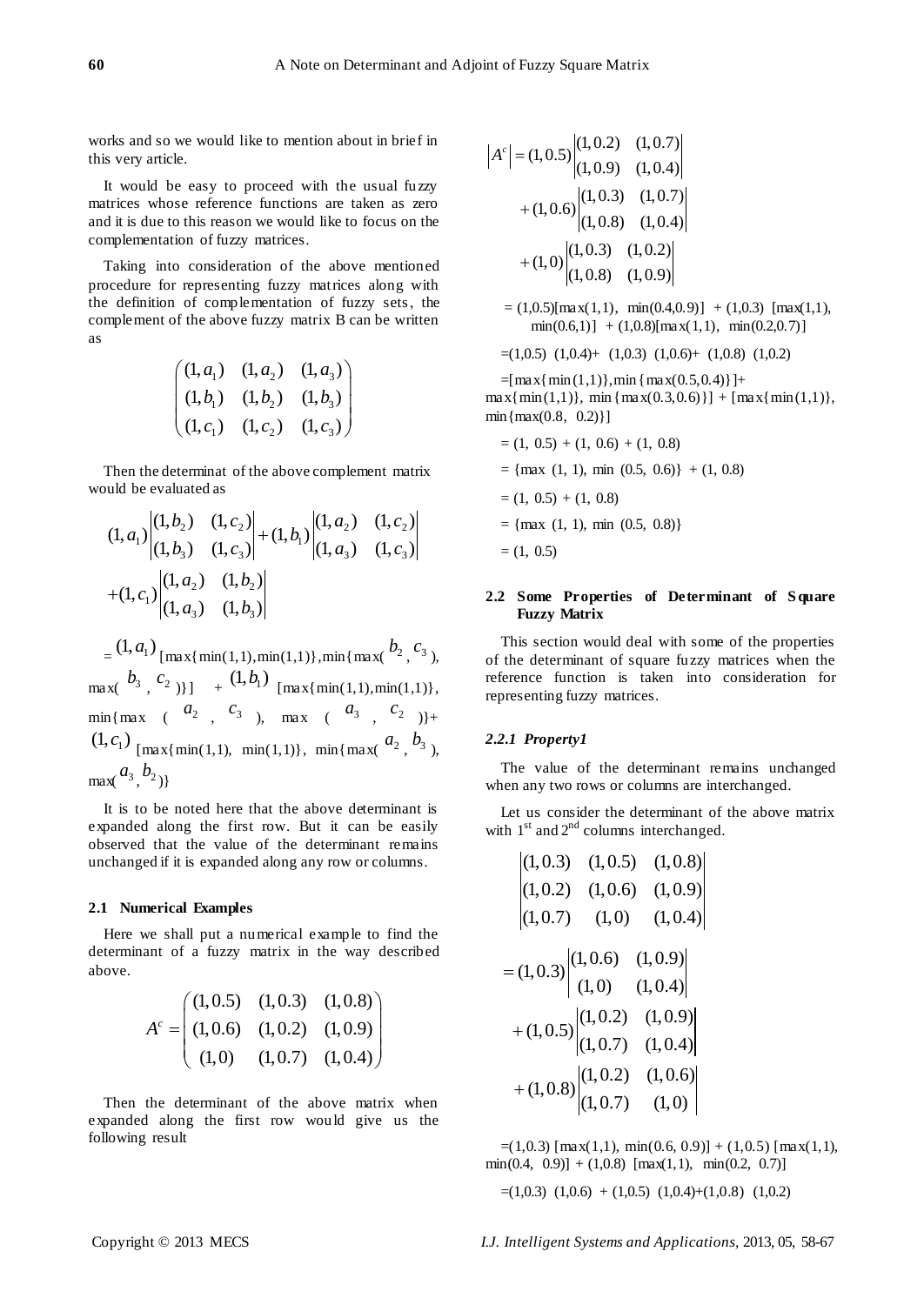| $=$ [max{min(1,1)},                                       | $min{max(0.3,$    | $[0.6]$ ] | $+$ |
|-----------------------------------------------------------|-------------------|-----------|-----|
| $\lceil \max\{\min(1,1)\},\right]$                        | $min \{ max(0.5,$ | $(0.4)$ } | $+$ |
| $\lceil \max\{\min(1,1)\},\ \min\{\max(0.8, 0.2)\}\rceil$ |                   |           |     |

$$
=(1,0.6)+(1,0.5)+(1,0.8)
$$

 $=$  {max (1, 1), min (0.6, 0.5)} + (1, 0.8)

$$
= (1, 0.5) + (1, 0.8)
$$

 $=$  {max (1, 1), min (0.5, 0.8)

 $= (1, 0.5)$ 

Thus the values of the determinant remain unchanged if the rows and columns are interchanged.

## *2.2.2 Propery2*

The values of the determinant of fuzzy square matrix remain unchanged when rows and columns are interchanged.

Let us consider the following matrix which is obtained by interchanging the rows and columns of the above matrix  $A^c$ 

$$
\begin{aligned}\n\text{We matrix} & A \\
& \begin{pmatrix} (1, a_1) & (1, a_2) & (1, a_3) \\ (1, b_1) & (1, b_2) & (1, b_3) \\ (1, c_1) & (1, c_2) & (1, c_3) \end{pmatrix} \\
& (1, a_1) \begin{vmatrix} (1, b_2) & (1, b_3) \\ (1, c_2) & (1, c_3) \end{vmatrix} + (1, b_1) \begin{vmatrix} (1, a_2) & (1, a_3) \\ (1, c_2) & (1, c_3) \end{vmatrix} \\
& \quad + (1, c_1) \begin{vmatrix} (1, a_2) & (1, a_3) \\ (1, b_2) & (1, b_3) \end{vmatrix}\n\end{aligned}
$$

Then the determinant of the above complement matrix would be evaluated as

trix would be evaluated as  
\n
$$
(1, a_1) \begin{vmatrix} (1, b_2) & (1, b_3) \\ (1, c_2) & (1, c_3) \end{vmatrix} + (1, b_1) \begin{vmatrix} (1, a_2) & (1, a_3) \\ (1, c_2) & (1, c_3) \end{vmatrix}
$$
\n
$$
+(1, c_1) \begin{vmatrix} (1, a_2) & (1, a_3) \\ (1, b_2) & (1, b_3) \end{vmatrix}
$$

#### **Numerical Example**

With the help of this numerical example, it is expected that the property which is stated to hold true would be clear

Let us consider thefollowing determinant

$$
\begin{vmatrix} (1,0.5) & (1,0.6) & (1,0) \\ (1,0.3) & (1,0.2) & (1,0.7) \\ (1,0.8) & (1,0.9) & (1,0.4) \end{vmatrix}
$$

$$
= (1, 0.5) \begin{vmatrix} (1, 0.2) & (1, 0.7) \\ (1, 0.9) & (1, 0.4) \end{vmatrix}
$$

$$
+ (1, 0.6) \begin{vmatrix} (1, 0.3) & (1, 0.7) \\ (1, 0.8) & (1, 0.4) \end{vmatrix}
$$

$$
+ (1, 0) \begin{vmatrix} (1, 0.3) & (1, 0.2) \\ (1, 0.8) & (1, 0.9) \end{vmatrix}
$$

 $=(1,0.5)[\max(1,1), \min(0.4,0.9)] + (1,0.6)[\max(1,1),$  $min(0.4, 0.8)] + (1, 0.8)[max(1,1), min(0.9, 0.8)]$ 

$$
=(1,0.5)(1,0.4)+(1,0.6)(1,0.4)+(1,0.8)(1,0.8)
$$
  

$$
=(1,0.5)+(1,0.6)+(1,0.8)
$$
  

$$
=(1, 0.5) + (1, 0.8)
$$
  

$$
=(1, 0.5)
$$

#### *2.2.3 Property3*

If  $A^c$  and  $B^c$  be two square fuzzy matrices then the following property will hold

$$
\det(A^c B^c) \neq \det A^c \det B^c
$$
  

$$
B^c = \begin{pmatrix} (1,0.3) & (1,1) & (1,0.7) \\ (1,1) & (1,0.9) & (1,0) \\ (1,0.8) & (1,0.2) & (1,0.3) \end{pmatrix}
$$

Proceeding in the similar manner we would get the value of the determinant of  $B^c$  as (1, 0.9).

Hence we get

$$
det(Ac Bc) = (1, 0.5)(1, 0.9)
$$
  
= (1, 0.9)

Now in order to find  $\det(A^c B^c)$  we would have to see whether the product of the two fuzzy matrices  $A^c$ 

and  $B<sup>c</sup>$  is defined. So we should first define the multiplication of two fuzzy matrices when represented with the help of reference function.

Before proceeding further let us define the multiplication of two fuzzy matrices for illustration purposes.

#### *2.2.4 Multiplication of Two Square Fuzzy Matrices*

Now after finding addition of fuzzy matrices, we shall try to find the multiplication of two fuzzy matrices .The product of two fuzzy matrices under usual matrix multiplication is not a fuzzy matrix. It is due to this reason; a conformable operation analogus to the product which again happens to be a fuzzy matrix was introduced by many researchers which can be found in

Copyright © 2013 MECS *I.J. Intelligent Systems and Applications,* 2013, 05, 58-67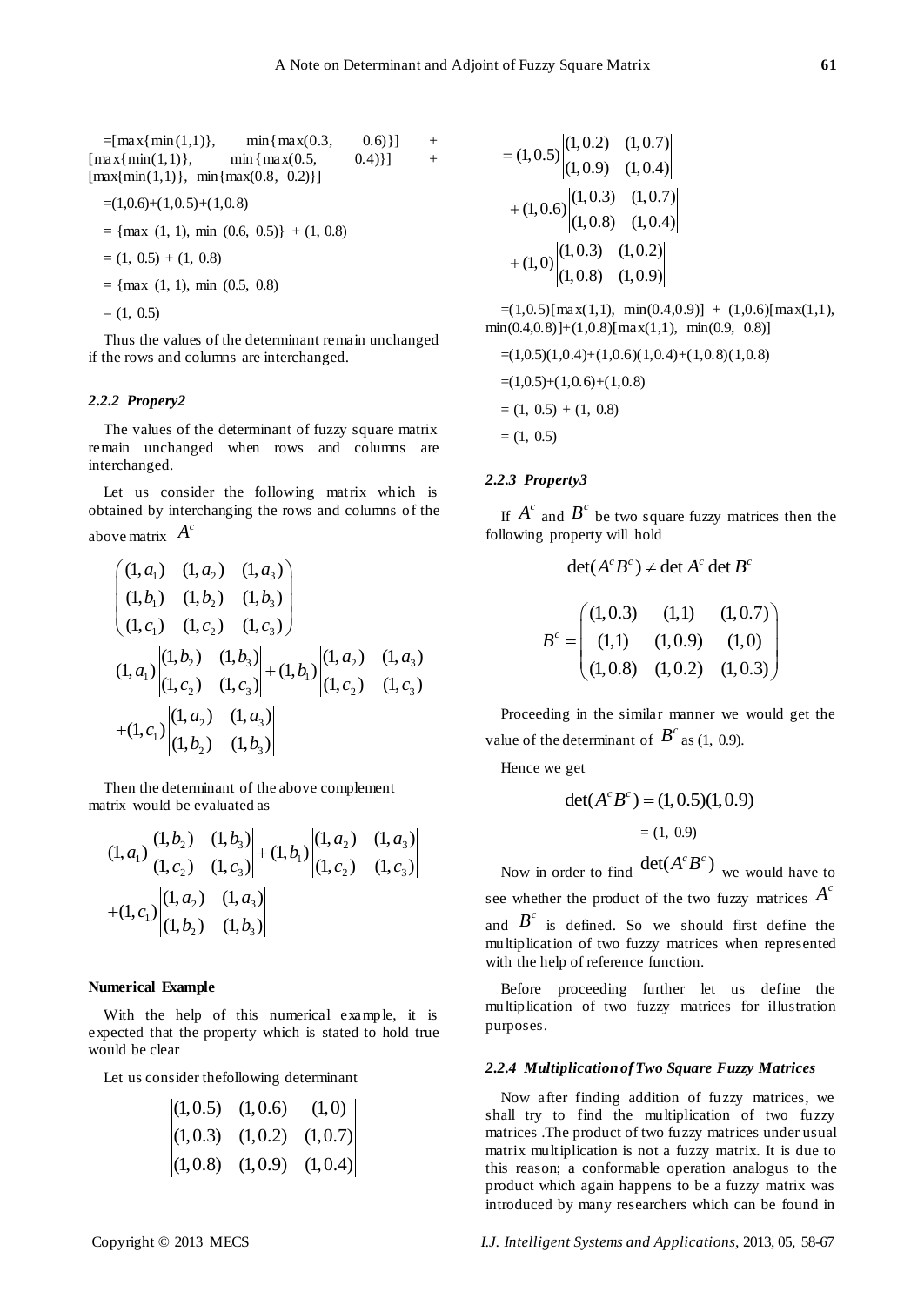,

fuzzy literature which can be found in the reference [1]. However, even for this operation the product AB to be defined if the number of columns of the first fuzzy matrix A is equal to the number of rows of the second fuzzy matrix B. In the process of finding multiplication of fuzzy matrices, if this condition is satisfied then the multiplication of two fuzzy matrices A and B, will be defined and can be represented in the following form:

$$
AB = \{ \max \min(a_{ij}, b_{ji}), \min \max(r_{ij}, r'_{ji}) \}
$$

Where  $A = [(a_{ij}, r_{ij})]$  and  $B = [(b_{ij}, r_{ji}^{\'})]$ 

 $1 \le i \le n$ ,  $1 \le j \le n$  and  $a_{ij}$ , stands for the membership function of the fuzzy matrix A and the corresponding reference function is  $r_{ij}$  whereas  $b_{ij}$  stands for the membership function of the fuzzy matrix B with the corresponding reference function  $r_{ji}^{\prime}$ .

Now if we consider two fuzzy square matrices  $A^c$ and  $B<sup>c</sup>$  as described previously then we have the product  $A^c B^c$  as

product 
$$
A^c B^c
$$
 as  
\n $\begin{pmatrix} (1,0.5) & (1,0.3) & (1,0.8) \\ (1,0.6) & (1,0.2) & (1,0.9) \\ (1,0) & (1,0.7) & (1,0.4) \end{pmatrix} \begin{pmatrix} (1,0.3) & (1,1) & (1,0.7) \\ (1,1) & (1,0.9) & (1,0) \\ (1,0.8) & (1,0.2) & (1.0.3) \end{pmatrix}$ 

Which when calculated with our method of multiplication would give us the following result

$$
= \begin{pmatrix} (1,0.5) & (1,0.8) & (1,0.3) \\ (1,0.6) & (1,0.9) & (1,0.2) \\ (1,0.3) & (1,0.4) & (1.0.4) \end{pmatrix}
$$

Now the determinant of the above fuzzy square matrix is (1, 0.5) which states the fact that

$$
\det(A^c B^c) \neq \det A^c \det B^c
$$

In the above section, we have gone through the new method of defining the determinant of square fuzzy matrices and thereafter some properties of the determinant are studied. The next section is contributed to deal with the adjoint theory of square fuzzy matrices.

#### **III. Adjoint of Square Fuzzy Matrix**

Let  $A = [a_{ij}]$  be any matrix. Then  $B = [b_{ij}]_{n \times n}$ where  $b_{ij} = |A_{ij}|$  and  $|A_{ji}|$  is the determinant of the square fuzzy matrix of order (n-1) obtained from a square fuzzy matrix A of order n by deleting row and column i. Then the matrix B is defined as the adjoint of the matrix A. It is to be noted here that the adjoint of a matrix is of the same order as that of the given matrix.

Here in this article, we would like to represent a fuzzy matrix  $A = [a_{ij}]$  in the form after considering reference function to serve our purpose. Then the adjoint will take the form  $B = [(b_{ij}, 0)]$  The membership value matrix which can be obtained from this representation would coincide with that of usual matrix representation. But before proceeding further let us have a look at the way in which the adjoint of fuzzy matrices are to be defined in our way.

$$
|A^{c}| = (1, 0.5) \begin{vmatrix} (1, 0.2) & (1, 0.7) \\ (1, 0.9) & (1, 0.4) \end{vmatrix}
$$
  
+ (1, 0.6)  $\begin{vmatrix} (1, 0.3) & (1, 0.7) \\ (1, 0.8) & (1, 0.4) \end{vmatrix}$   
+ (1, 0)  $\begin{vmatrix} (1, 0.3) & (1, 0.2) \\ (1, 0.8) & (1, 0.9) \end{vmatrix}$ 

$$
b_{11} = |A_{11}| = \begin{vmatrix} (b_2, 0) & (c_2, 0) \\ (b_3, 0) & (c_3, 0) \end{vmatrix}
$$

 $=[\max\{\min(\frac{b_2}{c_3}, \frac{c_3}{c_1}),\min(\frac{b_3}{c_2})\}, \min\{\max(0,0),\max(0,1)\}]$  $(0,0)$ ]

$$
b_{12} = |A_{21}| = \begin{vmatrix} (a_2, 0) & (c_2, 0) \\ (a_3, 0) & (c_3, 0) \end{vmatrix}
$$

 $=[\max{\{min(\frac{a_2}{s_3}, \frac{c_3}{s_1})}, \min(\frac{a_3}{s_2}, \frac{c_2}{s_3})\}, \min{\{max(0,0), \max(0,0)\}}]$ x(0,0)}]

$$
b_{13} = |A_{31}| = \begin{vmatrix} (a_2, 0) & (b_2, 0) \\ (a_3, 0) & (b_3, 0) \end{vmatrix}
$$

 $=[\max{\min({\frac{a_2}{b_3}}, \frac{b_3}{b_1})}, \min({\frac{a_3}{b_2}})]$ , min{max(0,0), ma x(0,0)}]

Similarly we are to find the others.

Then the adjoint of the matrix B would symbolically be represented as

$$
adjB = \begin{pmatrix} (b_{11}, 0) & (b_{12}, 0) & (b_{13}, 0) \\ (b_{21}, 0) & (b_{22}, 0) & (b_{23}, 0) \\ (b_{31}, 0) & (b_{32}, 0) & (b_{33}, 0) \end{pmatrix}
$$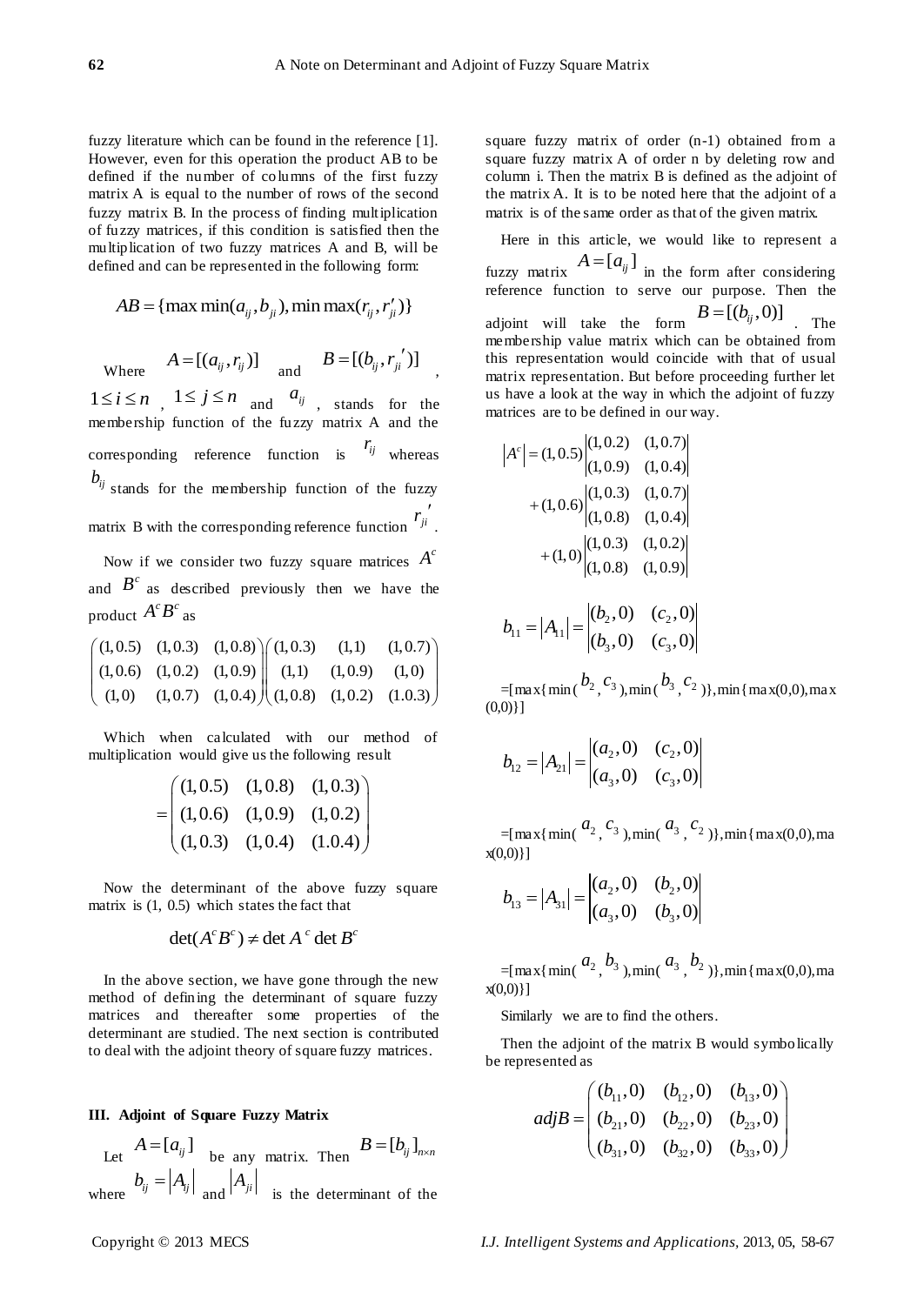#### **3.1 Numerical Example**

To illustrate the introduced concept we want to cite the following numerical example. Let us consider a square fuzzy matrix of order 3 as

$$
A^{c} = \begin{pmatrix} (1,0.5) & (1,0.3) & (1,0.8) \\ (1,0.6) & (1,0.2) & (1,0.9) \\ (1,0) & (1,0.7) & (1,0.4) \end{pmatrix}
$$

Then we have

$$
b_{11} = \begin{vmatrix} (1, 0.2) & (1, 0.9) \\ (1, 0.7) & (1, 0.4) \end{vmatrix}
$$
  
= [max {min (1, 1), min (1, 1)  
min {max(0.2, 0.4), max(0.7, 0.9)}}]  
= [max (1, 1), min (0.4, 0.9)]  
= (1, 0.4)

$$
b_{12} = \begin{vmatrix} (1,0.6) & (1,0.9) \\ (1,0) & (1,0.4) \end{vmatrix}
$$
  
= [max {min (1, 1), min (1, 1)  
min {max(0.6, 0.4), max(0,0.9)}}]  
= [max (1, 1), min (0.6, 0.9)]  
= (1, 0.6)

$$
b_{13} = \begin{vmatrix} (1, 0.6) & (1, 0.2) \\ (1, 0) & (1, 0.7) \end{vmatrix}
$$
  
= [max {min (1, 1), min (1, 1)  
min {max(0.6, 0.7), max(0,0.2)}]  
= [max (1, 1), min (0.7, 0.2)]  
= (1, 0.2)

Similarly

$$
b_{21} = (1, 0.4), b_{22} = (1, 0.5), b_{23} = (1, 0.3)
$$
  

$$
b_{31} = (1, 0.8), b_{32} = (1, 0.8), b_{33} = (1, 0.5)
$$

Hence the adjont of the matrix 
$$
A^c
$$
 will become  
\n
$$
adj A^c = \begin{pmatrix} (1,0.4) & (1,0.6) & (1,0.2) \\ (1,0.4) & (1,0.5) & (1,0.3) \\ (1,0.8) & (1,0.8) & (1,0.5) \end{pmatrix}
$$

# **3.2 Property**

# *3.2.1 Property1*

If  $A^c$  be a fuzzy square matrix, then we get

$$
A^c(\text{adj}A^c) \neq (\text{adj}A^c)A^c
$$

Now let us find the following

$$
A^{c}(adj A^{c})
$$
\n
$$
= \begin{pmatrix} (1,0.5) & (1,0.3) & (1,0.8) \\ (1,0.6) & (1,0.2) & (1,0.9) \\ (1,0) & (1,0.7) & (1,0.4) \end{pmatrix}
$$
\n
$$
= \begin{pmatrix} (1,0.4) & (1,0.6) & (1,0.2) \\ (1,0.4) & (1,0.5) & (1,0.3) \\ (1,0.8) & (1,0.8) & (1,0.5) \end{pmatrix}
$$
\n
$$
A^{c}(adj A^{c}) = [C_{ij}] (say)
$$

Where

$$
= [\max \{ \min (1, 1), \min (1, 1), \min (1, 1) \},
$$
  
min 
$$
\{ \max(0.5, 0.6), \max(0.3, 0.2), \max(0.8, 0.4) \} ]
$$

 $=$  {max (1, 1, and 1), min (0.6, 0.3, and 0.8)}  $= (1, 0.3)$ 

- $=[\text{max } \{\text{min } (1, 1), \text{min } (1, 1), \text{min } (1, 1)\},$ min {max(0.5,0.4), max(0.3,0.5), max(0.8,0.3)}]
- $=$  {max (1, 1, and 1), min (0.5, 0.5, and 0.8)}  $= (1, 0.5)$
- $=[\max \{ \min (1, 1), \min (1, 1), \min (1, 1) \},$ min {max(0.5,0.8), max(0.3,0.8), max(0.8,0.5)}]
- $=$  {max (1, 1, and 1), min (0.8, 0.8, and 0.8)}  $= (1, 0.8)$

Similar calculation would give us the following results

ts  
\n
$$
C_{21} = (1, 0.2), C_{22} = (1, 0.5), C_{23} = (1, 0.8)
$$
  
\n $C_{31} = (1, 0.4), C_{32} = (1, 0.4), C_{33} = (1, 0.5)$ 

Thus we see that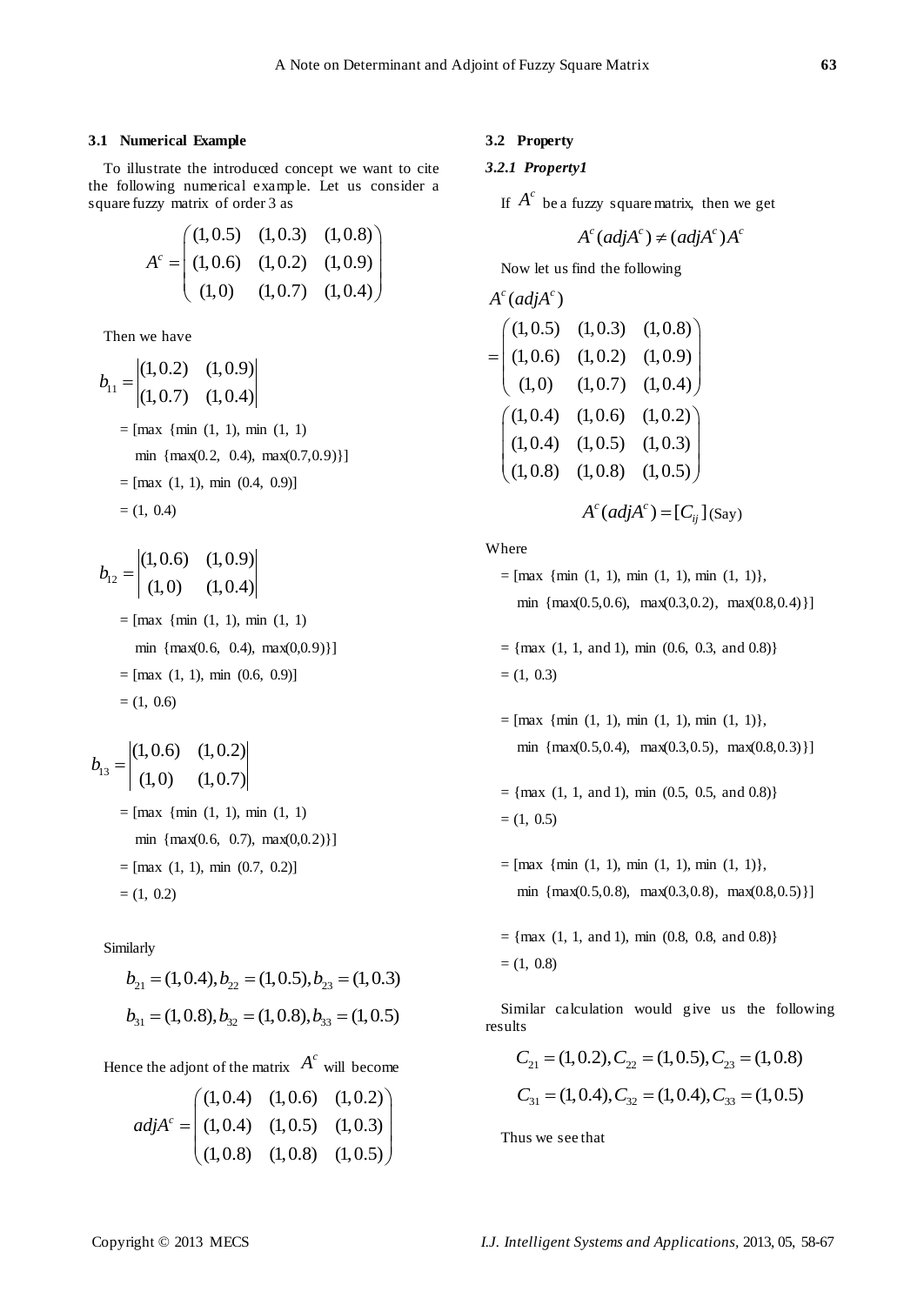$$
A^{c}adjA^{c} = \begin{pmatrix} (1,0.4) & (1,0.5) & (1,0.3) \\ (1,0.4) & (1,0.5) & (1,0.3) \\ (1,0.4) & (1,0.6) & (1,0.2) \end{pmatrix}
$$

Similarly we get

imilarly we get  
\n
$$
C_{31} = (1, 0.4), C_{32} = (1, 0.4), C_{33} = (1, 0.5)
$$
\n
$$
(adiAc)Ac = \begin{pmatrix} (1, 0.2) & (1, 0.4) & (1, 0.4) \\ (1, 0.3) & (1, 0.4) & (1, 0.4) \end{pmatrix}
$$

$$
(adj Ac)Ac = \begin{pmatrix} (1,0.2) & (1,0.4) & (1,0.4) \\ (1,0.3) & (1,0.4) & (1,0.4) \\ (1,0.5) & (1,0.7) & (1,0.5) \end{pmatrix}
$$

So here it is observed that in case of fuzzy square matrices

$$
A^c(\text{adj}A^c) \neq (\text{adj}A^c)A^c
$$

# *3.2.2 Property2*

If  $A^c$  be a fuzzy square matrix, then

$$
\det (adj A^c) = \det A^c
$$

We have already found the adjoint of the fuzzy matrix  $adjA<sup>c</sup>$  and so we would like to calculate the determinant of this matrix

$$
|adjAc| = (1,0.4) \begin{vmatrix} (1,0.5) & (1,0.3) \\ (1,0.8) & (1,0.5) \end{vmatrix}
$$
  
+ (1,0.6) \begin{vmatrix} (1,0.4) & (1,0.3) \\ (1,0.8) & (1,0.5) \end{vmatrix}  
+ (1,0.2) \begin{vmatrix} (1,0.4) & (1,0.5) \\ (1,0.8) & (1,0.8) \end{vmatrix}

 $=$ (1,0.4)[max{min(1,1),min(1,1)},  $min{max(0.5, 0.5), max(0.3, 0.8)}$ 

 $+(1,0.6)$ [max{min(1,1),min(1,1)}, min ${max(0.4, 0.5), max(0.8, 0.3)}$ 

- $+(1,0.2)$ [max{min(1,1),min (1, 1)}, min{max (0.4, 0.8), max (0.5, 0.8)}]
- $=(1,0.4)(1,0.5)+(1,0.6)(1,0.5)+(1,0.2)(1,0.8)$

 $=(1,0.5)+(1,0.6)+(1,0.8)$ 

 $=(1, 0.5) + (1, 0.8)$ 

 $= (1, 0.5)$ 

Similarly, we get

$$
\det A^{c} = (1, 0.5)
$$

Hence the following result is obtained

$$
\det (adj A^c) = \det A^c
$$

# *3.2.3 Property3*

If  $A^c$  be a fuzzy square matrix, we shall show that<br>det  $A^c (adj A^c) = det A^c = det(adj A^c) A^c$ 

$$
\det A^c (adj A^c) = \det A^c = \det (adj A^c) A^c
$$

Here

$$
\det A^c(\text{adj}A^c)
$$

$$
= (1, 0.4) \begin{vmatrix} (1, 0.5) & (1, 0.3) \\ (1, 0.6) & (1, 0.2) \end{vmatrix}
$$

$$
+ (1, 0.5) \begin{vmatrix} (1, 0.4) & (1, 0.3) \\ (1, 0.4) & (1, 0.2) \end{vmatrix}
$$

$$
+ (1, 0.3) \begin{vmatrix} (1, 0.4) & (1, 0.5) \\ (1, 0.4) & (1, 0.6) \end{vmatrix}
$$

 $=(1,0.4)$ [max{min(1,1),min(1,1)},  $min{max(0.5, 0.2), max(0.3, 0.6)}$ 

- $+(1,0.5)$  [max{min(1,1),min(1,1)},  $min{max(0.4, 0.2), max(0.4, 0.3)}$
- $+(1,0.3)$ [max{min(1,1),min (1, 1)},

min{max (0.4, 0.6), max (0.5, 0.4)}]

$$
=(1,0.4)(1,0.5)+(1,0.5)(1,0.4)+(1,0.3)(1,0.5)
$$
  

$$
=(1,0.5)+(1,0.5)+(1,0.5)
$$
  

$$
=(1, 0.5) + (1, 0.5)
$$

$$
=(1, 0.5)
$$

 $det(adj A^c) A^c$ 

$$
= (1,0.2) \begin{vmatrix} (1,0.4) & (1,0.4) \\ (1,0.7) & (1,0.5) \end{vmatrix}
$$

$$
+ (1,0.4) \begin{vmatrix} (1,0.3) & (1,0.4) \\ (1,0.5) & (1,0.5) \end{vmatrix}
$$

$$
+ (1,0.4) \begin{vmatrix} (1,0.3) & (1,0.4) \\ (1,0.5) & (1,0.7) \end{vmatrix}
$$

 $=(1,0.2)$ [max{min(1,1),min(1,1)},  $min{max(0.4, 0.5), max(0.4, 0.7)}$ 

+ $(1,0.4)$  [max{ min(1,1), min(1,1)},  $min{max(0.3, 0.5), max(0.4, 0.5)}$ 

 $+(1,0.4)$ [max{min(1,1), min (1, 1)}, min{max (0.3, 0.7), max (0.4, 0.5)}]

# $=(1,0.2)(1,0.5)+(1,0.5)(1,0.4)+(1,0.3)(1,0.5)$

Copyright © 2013 MECS *I.J. Intelligent Systems and Applications,* 2013, 05, 58-67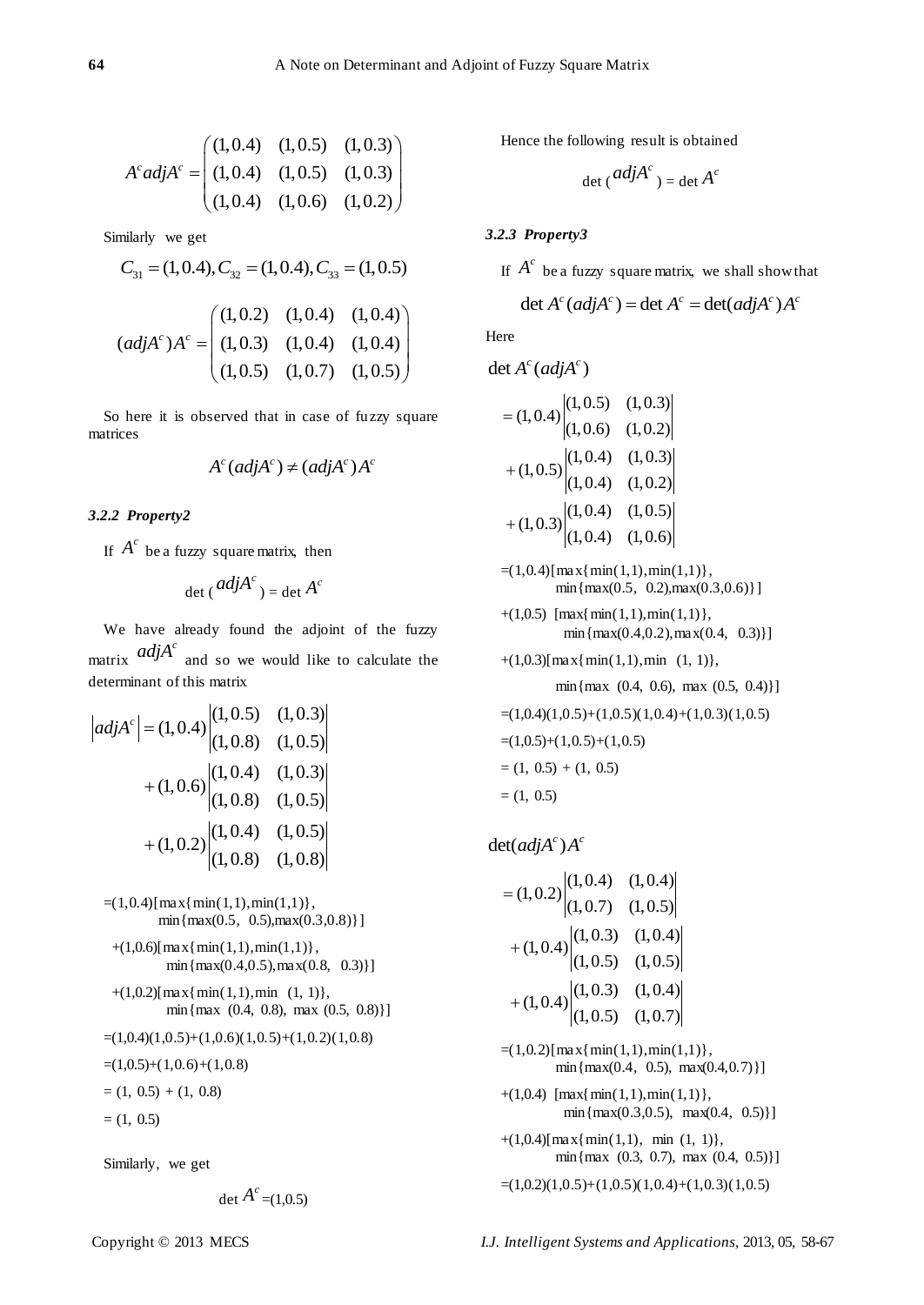$$
=(1,0.5)+(1,0.5)+(1,0.5)
$$
  
= (1, 0.5) + (1, 0.5)  
= (1, 0.5)

det  $A^c$  =(1,0.5)

Thus we arrive at the result

# *3.2.4 Property4*

If  $A^c$  and  $B^c$  be fuzzy square matrices then

$$
adj(A^c B^c) = adj A^c adj B^c
$$

Let us consider the fuzzy square matrix  $B^c$  such that it is conformable for multiplication with previously cited fuzzy matrix  $A^c$ .

Let

 $A^c$  **D** $^c$ 

$$
B^{c} = \begin{pmatrix} (1,0.3) & (1,1) & (1,0.7) \\ (1,0.1) & (1,0.9) & (1,0) \\ (1,0.8) & (1,0.2) & (1,0.3) \end{pmatrix}
$$

Let us calculate the product

$$
A B
$$
\n
$$
= \begin{pmatrix}\n(1,0.5) & (1,0.3) & (1,0.8) \\
(1,0.6) & (1,0.2) & (1,0.9) \\
(1,0) & (1,0.7) & (1,0.4)\n\end{pmatrix}
$$
\n
$$
\begin{pmatrix}\n(1,0.3) & (1,1) & (1,0.7) \\
(1,1) & (1,0.9) & (1,0) \\
(1,0.8) & (1,0.2) & (1,0.3)\n\end{pmatrix}
$$
\n
$$
= \begin{pmatrix}\n(1,0.5) & (1,0.8) & (1,0.3) \\
(1,0.6) & (1,0.9) & (1,0.2) \\
(1,0.3) & (1,0.4) & (1,0.4)\n\end{pmatrix}
$$
\n*adj*( $A^c B^c$ ) = 
$$
\begin{pmatrix}\n(1,0.4) & (1,0.3) & (1,0.6) \\
(1,0.4) & (1,0.3) & (1,0.5) \\
(1,0.8) & (1,0.5) & (1,0.8)\n\end{pmatrix}
$$

Then proceeding in the same manner we get  
\n
$$
adj Bc = \begin{pmatrix} (1,0.2) & (1,0.7) & (1,0.9) \\ (1,0.8) & (1,0.3) & (1,0.3) \\ (1,0.9) & (1,0.2) & (1,0.9) \end{pmatrix}
$$

Thus we get

| adj $A^c$ adj $B^c$                                            |                                                               |          |                          |
|----------------------------------------------------------------|---------------------------------------------------------------|----------|--------------------------|
|                                                                |                                                               | (1, 0.6) | (1, 0.2)                 |
| $=\begin{pmatrix} (1,0.4) \\ (1,0.4) \\ (1,0.8) \end{pmatrix}$ |                                                               | (1, 0.5) | (1, 0.3)                 |
|                                                                |                                                               | (1, 0.8) | (1, 0.5)                 |
|                                                                |                                                               | (1, 0.8) | (1, 0.9)                 |
|                                                                | $\begin{pmatrix} (1,0.2) \\ (1,0.7) \\ (1,0.9) \end{pmatrix}$ | (1, 0.3) | $(1,0.2)$<br>$(1,0.9)$   |
|                                                                |                                                               | (1, 0.3) |                          |
|                                                                |                                                               | (1, 0.3) |                          |
| $=\begin{pmatrix} (1,0.4) \\ (1,0.4) \\ (1,0.8) \end{pmatrix}$ |                                                               | (1, 0.3) | $(1, 0.6)$<br>$(1, 0.5)$ |
|                                                                |                                                               | (1, 0.5) | (1, 0.8)                 |
|                                                                |                                                               |          |                          |

Hence the result

$$
adj(A^c B^c) = adj A^c adj B^c
$$

is verified.

# *3.2.5 Property5*

If  $A^c$  be fuzzy square matrices then

$$
(adj A^c)' = adj(A^{c'})
$$

Proof:

$$
adj A^c = [(1, b_{ij})]
$$

Then

$$
(adj Ac)' = [(1, bji)]
$$

Again

$$
adj A^{c'} = [(1, b_{ji})]
$$

In this way, we can claim that

$$
(adj A^c)' = adj(A^{c'})
$$

To make the matter clear and simple, we have put forward an example in support of the claim.

## **Numerical Example:**

We have

$$
adj Ac = \begin{pmatrix} (1,0.4) & (1,0.6) & (1,0.2) \\ (1,0.4) & (1,0.5) & (1,0.3) \\ (1,0.8) & (1,0.8) & (1,0.5) \end{pmatrix}
$$

And so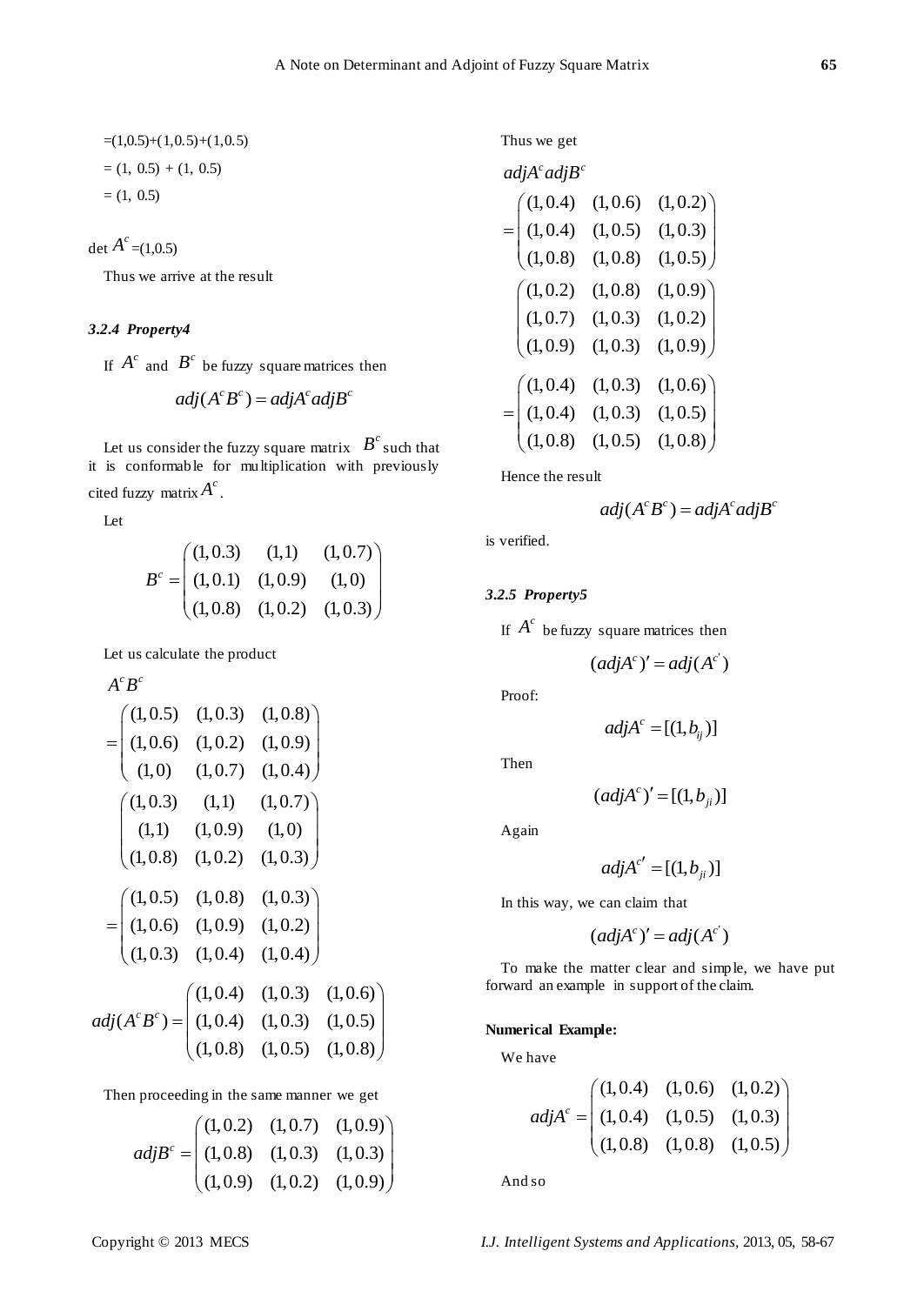$$
(adj Ac)' = \begin{pmatrix} (1,0.4) & (1.0.4) & (1,0.8) \\ (1,0.6) & (1,0.5) & (1,0.8) \\ (1,0.2) & (1,0.3) & (1,0.5) \end{pmatrix}
$$

Again

$$
(Ac)' = \begin{pmatrix} (1,0.5) & (1,0.6) & (1,0) \\ (1,0.3) & (1,0.2) & (1,0.7) \\ (1,0.8) & (1,0.9) & (1,0.4) \end{pmatrix}
$$

And

$$
(adj Ac)' = \begin{pmatrix} (1,0.4) & (1,0.4) & (1,0.8) \\ (1,0.6) & (1,0.5) & (1,0.8) \\ (1,0.2) & (1,0.3) & (1,0.5) \end{pmatrix}
$$

Hence we get

$$
adj(A^c)' = (adjA^c)'
$$

These are some of the properties which are found to hold for the determinant of square fuzzy matrices represented with the help of reference function.

#### **IV. Conclusions**

In this article, our main intention was to represent fuzzy matrices according to reference function and then to define the determinant and adjoint of square fuzzy matrices accordingly. We think that the representation of fuzzy sets with the help of reference function is very essential to have logical frameworks. Again while defining the determinant and adjoint of square fuzzy matrices with the help of reference function, some of the properties of the determinant as well as the adjoint of square fuzzy matrices were studied. In the process, it is found that the properties of the determinat and adjoint of square fuzzy matrices are somewhere analogus with the crisp cases.

#### **References**

- [1] S.V Ovehinnikov, Structure of fuzzy relations, Fuzzy Sets and Systems, 6(1981), 169-195.
- [2] M.G Thomson, Convergence of powers of a fuzzy matrix, J. Math. Anal. Appl. 57, 476-480, Elsevier, 1977.
- [3] H Hasimato, Convergence of powers of fuzzy transitive matrix, Fuzzy Sets and Systems, 9(1983), 153-160
- [4] A Kandel, Fuzy Mathematical Techniques with Applications, Addition Wisley, Tokyo, 1996.
- [5] W Kolodziejezyk, Convergence of s-transitive fuzzy matrices, Fuzzy Sets and System, 26(1988), 127-130.
- [6] J.B Kim, A. Baartmans Determinant Theory for Fuzzy Matrices, Fuzzy Sets and Systems, 29(1989), 349-356.
- [7] J.B Kim, Determinant theory for Fuzzy and Boolean Matices, Congressus Numerantium Utilitus Mathematica Pub (1978), 273-276.
- [8] J.B Kim, Idempotents and Inverses in Fuzzy Matrices, Malayasian Math 6(2)1988, Management Science.
- [9] J.B Kim, Inverses of Boolean Matrices, Bull.Inst. Math. Acod, Science 12(2)(1984), 125-128
- [10] Baruah H K, Fuzzy Membership with respect to a Reference Function, Journal of the Assam Science Society, 1999, 40(.3):65-73.
- [11] Baruah H K, Towards Forming A Field of Fuzzy Sets, International Journal of Energy Information and Communications, 2011, 2(1):  $16 - 20$ .
- [12] Baruah H K, Theory of Fuzzy sets Beliefs and Realities, International Journal of Energy, Information and Communications, 2011, 2(2): 1-22.
- [13] Dhar M, On Hwang and Yang's definition of Entropy of Fuzzy sets, International Journal of Latest Trend Computing, 2011, 2(4): 496-497.
- [14] Dhar M, A Note on existing Definition of Fuzzy Entropy, International Journal of Energy Information and Communications, 2012, 3( 1): 17- 21.
- [15] Dhar M, On Separation Index of Fuzzy Sets, International Journal of Mathematical Archives, 2012, .3(3): 932-934.
- [16] Dhar M, On Geometrical Representation of Fuzzy Numbers, International Journal of Energy Information and Communications, 2012, 3(2): 29- 34.
- [17] Dhar M, On Fuzzy Measures of Symmetry Breaking of Conditions, Similarity and Comparisons: Non Statistical Information for the Single Patient., Accepted for publication in International Journal of Mathematical Archives, 2012.
- [18] Dhar M, A Note on Subsethood measure of fuzzy sets, accepted for publication in International Journal of Energy, Information and Communications, 2012.

### **Author's Profiles**

**Mamoni Dhar** is an Assistant Professor in the department of Mathematics, Science College, Kokrajhar-783370, Assam, India. She received M.Sc

Copyright © 2013 MECS *I.J. Intelligent Systems and Applications,* 2013, 05, 58-67